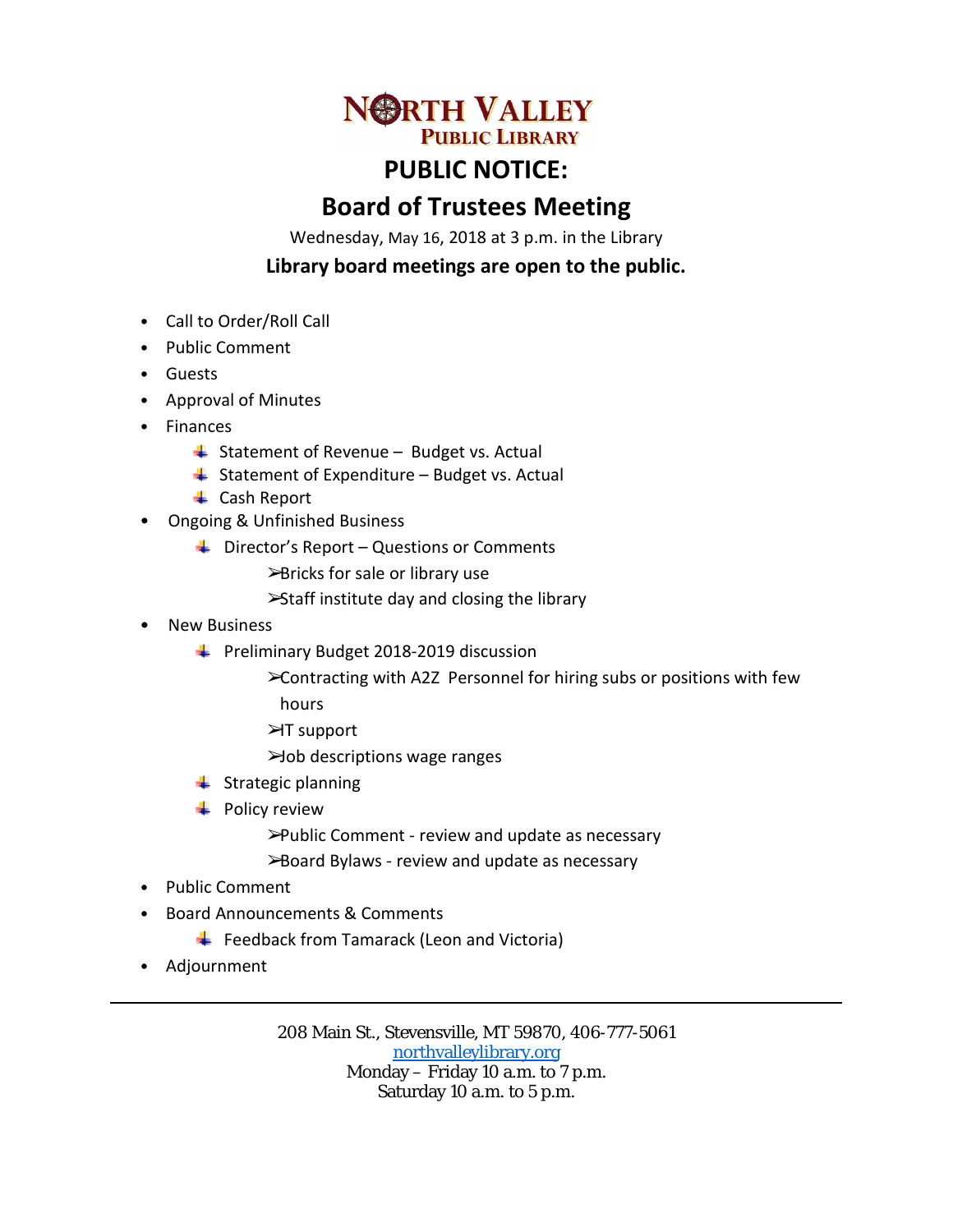## North Valley Public Library Board of Trustees Meeting Wednesday, May 16, 2018, 3:00 p.m. NVPL Montana Room

Victoria Howell, Board Chairman Kim Tiplady, Board Member Leon Theroux, Board Member Dianne Snediger, Board Member Caitlin Dunn, Board Member Denise Ard, Library Director

Victoria called the meeting to order at 3:02 p.m. with all trustees present. There were no guests and no public comment.

Minutes: Kim moved to approve the April minutes, Caitlin seconded. Motion carried unanimously.

Finances: The Director reminded the Board that we get paid our main tax revenue twice a year, December and June, so that accounts for the shortage in revenue on the report. Dianne and Denise will look into direct deposit and paying bills electronically in order to save on postage. No comments or questions. Dianne moved to accept the financial reports, Leon seconded. Motion passed unanimously.

Director's Report: Denise asked about disposing of the old school bricks that the library gathered and stored at previous board member's house Joanne Charbonneau. Victoria will check into the ethics of how to dispose of them appropriately and get back to Denise. There are 1,000 bricks in good condition.

Staff Institute day: Denise requested permission to close the library for staff training and teambuilding for either half a day or a full day. The board agreed to allow the library to close when Denise was able to book an affordable presenter, and when staff were not on vacation so available to attend. They stipulated that the training be scheduled with plenty of advance notice. The public should be notified a few weeks before the closure.

Victoria is still looking for a person to remove the planter in front of the community room and what it will cost.

Dianne suggested the board look into someone else to fix the drainage problem and landscape behind the library. Denise will ask the Foundation to add that project to the fundraising list, since the Library does not have the funds.

New Business: Denise is working on a preliminary 2019 budget. IT is currently listed under contracted services. Discussed the possibility of hiring A2Z to find subs and part time IT consulting. Caitlin asked if we could still hire someone who applies but is not associated with A2Z. Dianne motioned to allow Denise the ability to choose to contract A2Z for available positions under 10 hours a week, Caitlin seconded. Motion passed unanimously.